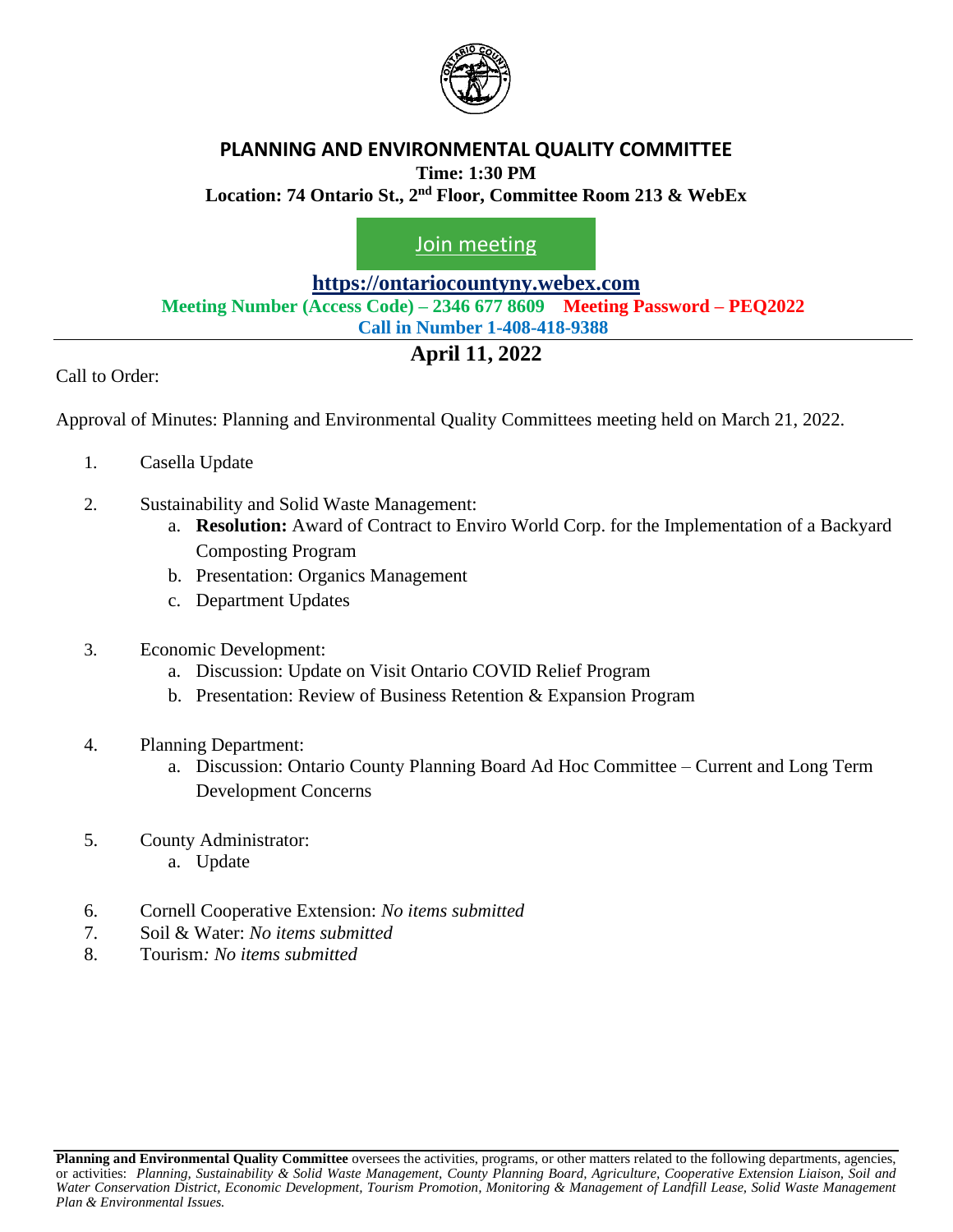Questions on Informational Reports:

- a. NYSDEC Landfill Inspection Reports
- b. Landfill Status Report
- c. Complaint Documentation

Old Business:

Privilege of the Floor: Confirm next meeting date and time: Monday, May 02, 2022 1:30 PM Adjournment:

**Planning and Environmental Quality Committee** oversees the activities, programs, or other matters related to the following departments, agencies, or activities: *Planning, Sustainability & Solid Waste Management, County Planning Board, Agriculture, Cooperative Extension Liaison, Soil and Water Conservation District, Economic Development, Tourism Promotion, Monitoring & Management of Landfill Lease, Solid Waste Management Plan & Environmental Issues.*